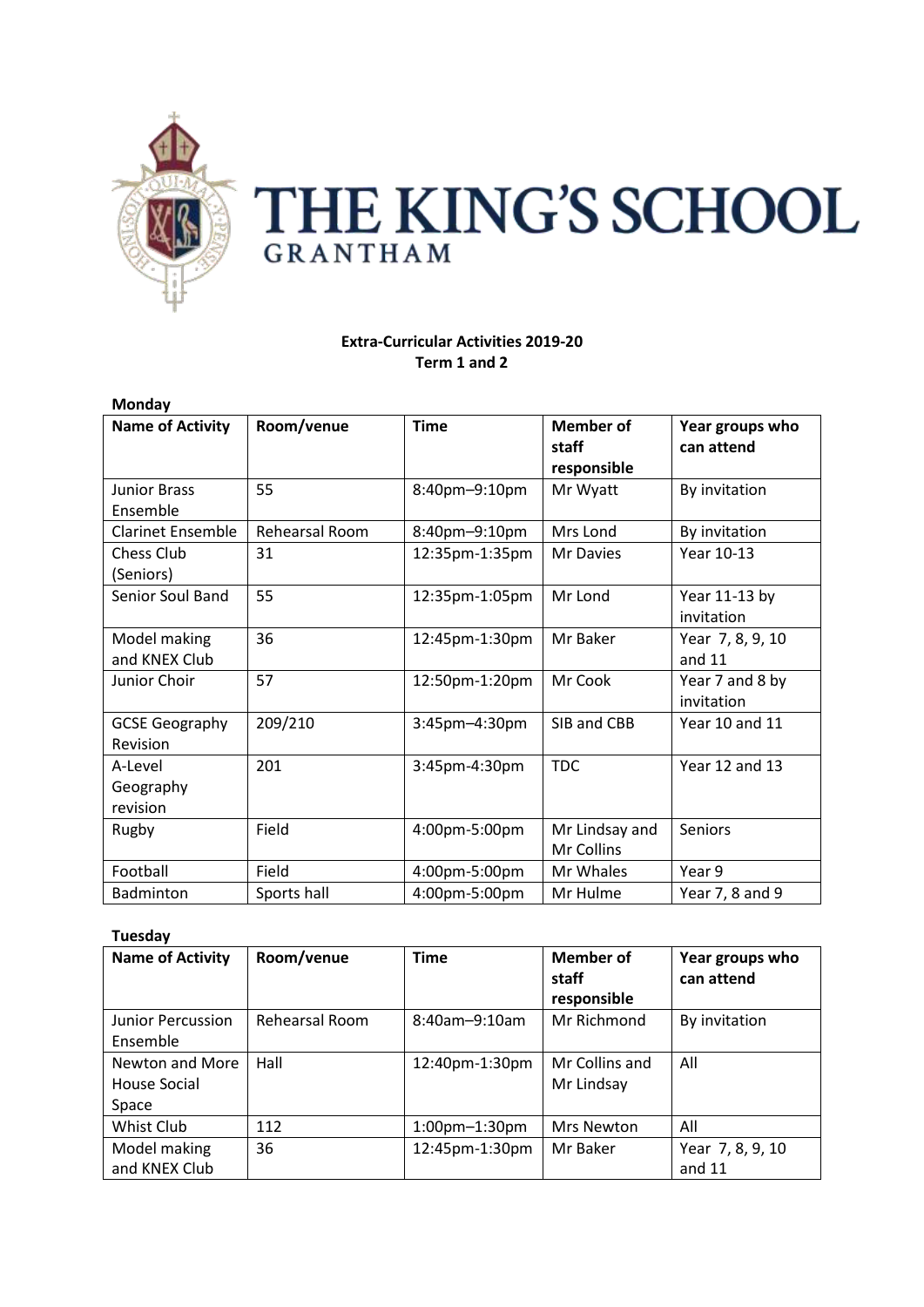| Concert Band           | Rehearsal Room | 12:00pm-           | Mr Lond       | Year 7-13 by   |
|------------------------|----------------|--------------------|---------------|----------------|
|                        |                | 1:20 <sub>pm</sub> |               | invitation     |
| World Wise Quiz        | 210            | 1:00pm-1:25pm      | Mr Brown      | Year 10 and 11 |
| <b>String Ensemble</b> | 57             | 1:00pm-1:30pm      | Mrs Brown     | Year 7-13 by   |
|                        |                |                    |               | invitation     |
| Languages Club         | 203            | 1:00-1:30pm        | Mrs Copeman   | Year $7 - 9$   |
| <b>Cross Country</b>   | Field          | 4:00pm-5:00pm      | Mr Snowden    | All            |
| Club                   |                |                    |               |                |
| Rugby                  | Field          | 4:00pm-5:00pm      | Mr Lindsay    | Year 10        |
| Football               | Field          | 4:00pm-5:00pm      | Mr Burnett    | Year 7         |
| Football               | Field          | 4:00pm-5:00pm      | Mr Richardson | Year 8         |

## **Wednesday**

| <b>Name of Activity</b>                                          | Room/venue            | <b>Time</b>                                                                                                                                                                | <b>Member of</b><br>staff<br>responsible | Year groups who<br>can attend |
|------------------------------------------------------------------|-----------------------|----------------------------------------------------------------------------------------------------------------------------------------------------------------------------|------------------------------------------|-------------------------------|
| Knotso's (Junior<br>Big Band)                                    | <b>Rehearsal Room</b> | 8:40am-9:10am                                                                                                                                                              | Mr Lond                                  | Year 7-13 by<br>invitation    |
| <b>Curteis and Foxe</b><br><b>House Social</b><br>Space          | Hall                  | 12:40pm-1:35pm                                                                                                                                                             | Miss Leek and<br>Mr Otter                | All                           |
| <b>GCSE Chemistry</b><br>Revision and<br><b>Exam Preparation</b> | 26                    | 12:40-1:10pm                                                                                                                                                               | Mr Clarke                                | Year 11                       |
| Model making<br>and KNEX Club                                    | Room 36               | 12:45pm-1:30pm                                                                                                                                                             | Mr Baker                                 | Year 7, 8, 9, 10<br>and $11$  |
| Wind Band                                                        | Rehearsal Room        | 12:50pm-<br>1:20 <sub>pm</sub>                                                                                                                                             | Mr Cook                                  | Year 7-13 by<br>invitation    |
| Geography Club                                                   | 209                   | 1:00pm-1:35pm                                                                                                                                                              | Mrs Evans                                | Year 7, 8 and 9               |
| Warhammer Club                                                   | <b>LRC</b>            | 3:45pm-5:00pm<br>Last Wednesday<br>of the month<br>only. Dates<br>scheduled are<br>30 <sup>th</sup> October, 27 <sup>th</sup><br>November and<br>18 <sup>th</sup> December | Mrs Mattison<br>Mr Kearney               | All                           |
| Rugby                                                            | Field                 | 4:00pm-5:00pm                                                                                                                                                              | Mr Collins                               | Year 9                        |
| Rugby                                                            | Field                 | 4:00pm-5:00pm                                                                                                                                                              | Mr Hulme                                 | Year 8                        |

## **Thursday**

| <b>Name of Activity</b>                             | Room/venue | Time                 | Member of<br>staff<br>responsible | Year groups who<br>can attend |
|-----------------------------------------------------|------------|----------------------|-----------------------------------|-------------------------------|
| <b>Senior Brass</b><br>Ensemble                     | 57         | $8:40$ am $-9:10$ am | Mr Wyatt                          | Year 7-13 by<br>invitation    |
| Saxophone<br>Ensemble                               | 55         | $8:40$ am $-9:10$ am | Mr Lond                           | Year 7-13 by<br>invitation    |
| Burleigh and<br><b>School House</b><br>Social Space | Hall       | 12:40pm-1:35pm       | Mr Morrow<br>Mr Hulme             | All                           |